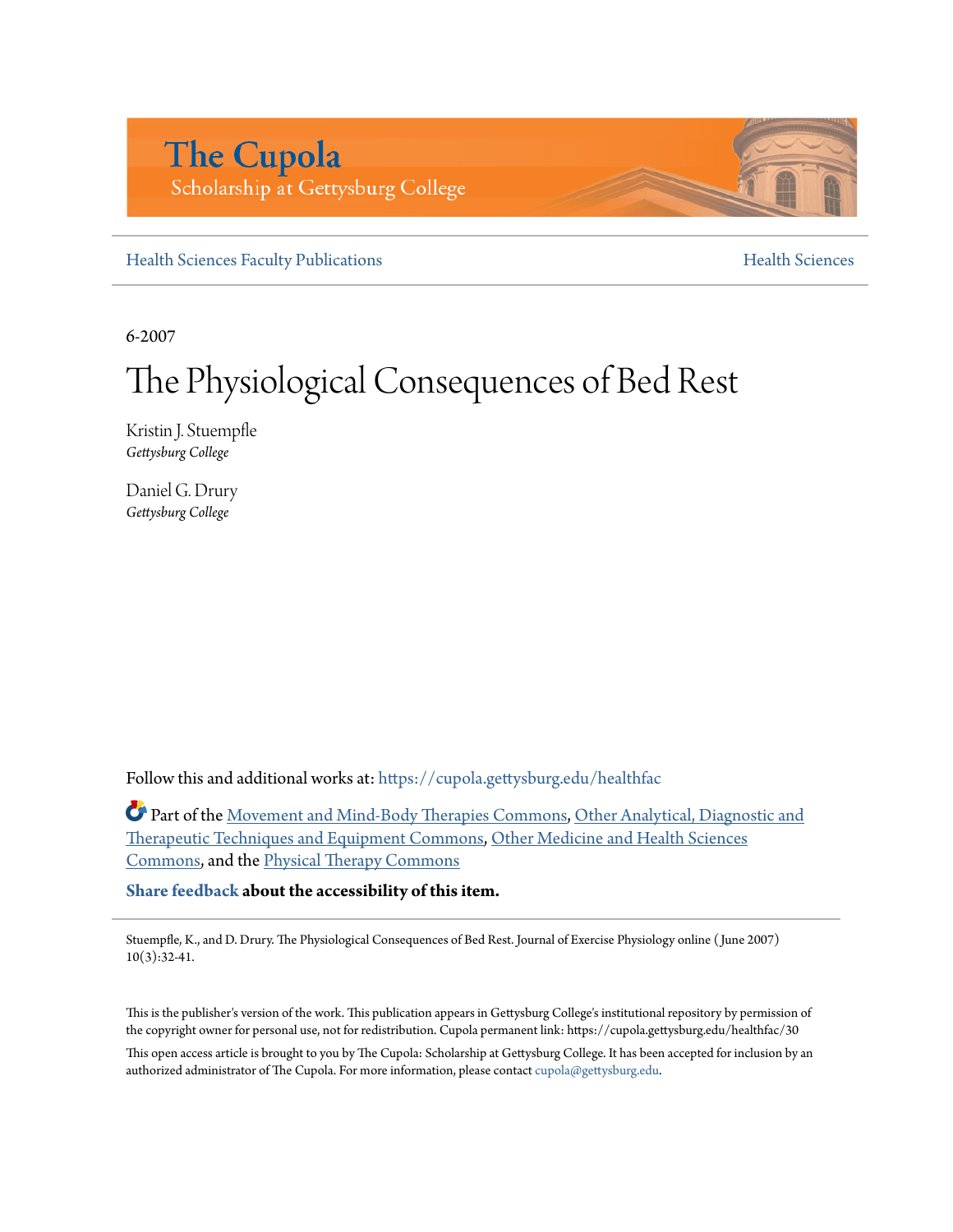# The Physiological Consequences of Bed Rest

#### **Abstract**

Bed rest often is used to treat a wide variety of medical conditions. However, bed rest results in profound deconditioning of the body. Bed rest reduces the hydrostatic pressure gradient within the cardiovascular system, reduces muscle force production, virtually eliminates compression on the bones, and lowers total energy expenditure. This review focuses on the deconditioning that occurs in the cardiovascular, muscular, and skeletal systems following bed rest. Reduction in plasma volume reduces cardiac preload, stroke volume, cardiac output, and ultimately, maximal oxygen consumption. Skeletal muscle volume, muscle cross sectional area, and fiber cross sectional area decrease, which results in diminished muscular strength. These changes are most pronounced in the antigravity muscles. Increased bone resorption leads to a negative calcium balance and eventually decreased bone mass, particularly in the lower limbs. Diminished bone mass coupled with decreased muscular strength increases the risk of bone fractures, even with minor falls. It is important for clinicians to recognize these negative consequences of bed rest, which can be explained independent of disease or disorder. With this in mind, bed rest can be minimized as much as possible and early ambulation and physical activity may be prescribed to limit the deconditioning effects of bed rest.

#### **Keywords**

Deconditioning, Inactivity, Disuse, Bedrest

#### **Disciplines**

Movement and Mind-Body Therapies | Other Analytical, Diagnostic and Therapeutic Techniques and Equipment | Other Medicine and Health Sciences | Physical Therapy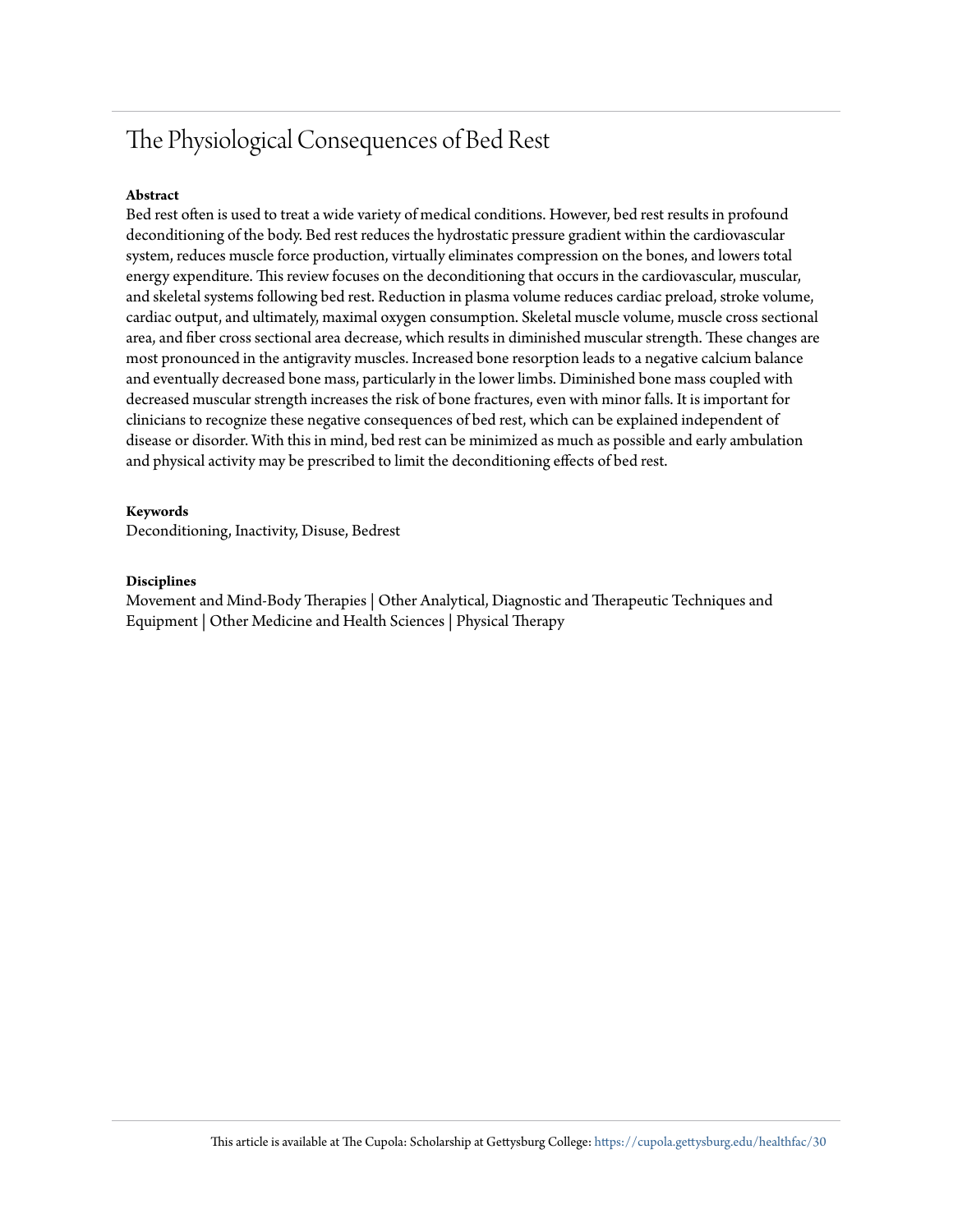#### and *Bed rest* 32



# Journal of Exercise Physiology**online** (JEPonline)

**Volume 10 Number 3 June 2007** 

**Review** 

THE PHYSIOLOGICAL CONSEQUENCES OF BED REST

KRISTIN J. STUEMPFLE $^1$ , DANIEL G. DRURY $^1$ 

<sup>1</sup>Department of Health Sciences, Gettysburg College, Gettysburg, PA, USA

#### **ABSTRACT**

**Stuempfle, KJ, Drury, DG**. The Physiological Consequences of Bed Rest. **JEP**online 2007;10(3):32-41. Bed rest often is used to treat a wide variety of medical conditions. However, bed rest results in profound deconditioning of the body. Bed rest reduces the hydrostatic pressure gradient within the cardiovascular system, reduces muscle force production, virtually eliminates compression on the bones, and lowers total energy expenditure. This review focuses on the deconditioning that occurs in the cardiovascular, muscular, and skeletal systems following bed rest. Reduction in plasma volume reduces cardiac preload, stroke volume, cardiac output, and ultimately, maximal oxygen consumption. Skeletal muscle volume, muscle cross sectional area, and fiber cross sectional area decrease, which results in diminished muscular strength. These changes are most pronounced in the antigravity muscles. Increased bone resorption leads to a negative calcium balance and eventually decreased bone mass, particularly in the lower limbs. Diminished bone mass coupled with decreased muscular strength increases the risk of bone fractures, even with minor falls. It is important for clinicians to recognize these negative consequences of bed rest, which can be explained independent of disease or disorder. With this in mind, bed rest can be minimized as much as possible and early ambulation and physical activity may be prescribed to limit the deconditioning effects of bed rest.

**Key Words**: Deconditioning, Inactivity, Disuse.

**Managing Editor**  Robert Robergs, Ph.D. **Editor-in-Chief**  Jon Linderman, Ph.D. **Review Board**  Todd Astorino, Ph.D. Julien Baker, Ph.D. Tommy Boone, Ph.D. Lance Dalleck, Ph.D. Dan Drury, DPE. Hermann Engels, Ph.D. Eric Goulet, M.Sc. Robert Gotshall, Ph.D. Knight-Maloney, Mellisaa, Ph.D. Len Kravitz, Ph.D. James Laskin, Ph.D. Jon Linderman, Ph.D. Melissa Knight-Maloney, Ph.D. Derek Marks, Ph.D. Cristine Mermier, Ph.D. Daryl Parker, Ph.D. Robert Robergs, Ph.D. Brent Ruby, Ph.D. Jason Siegler, Ph.D. Greg Tardie, Ph.D. Lesley White, Ph.D. Chantal Vella, Ph.D. Thomas Walker, Ph.D. Ben Zhou, Ph.D.

Official Research Journal of The American Society of Exercise Physiologists (ASEP)

**ISSN 1097-9751**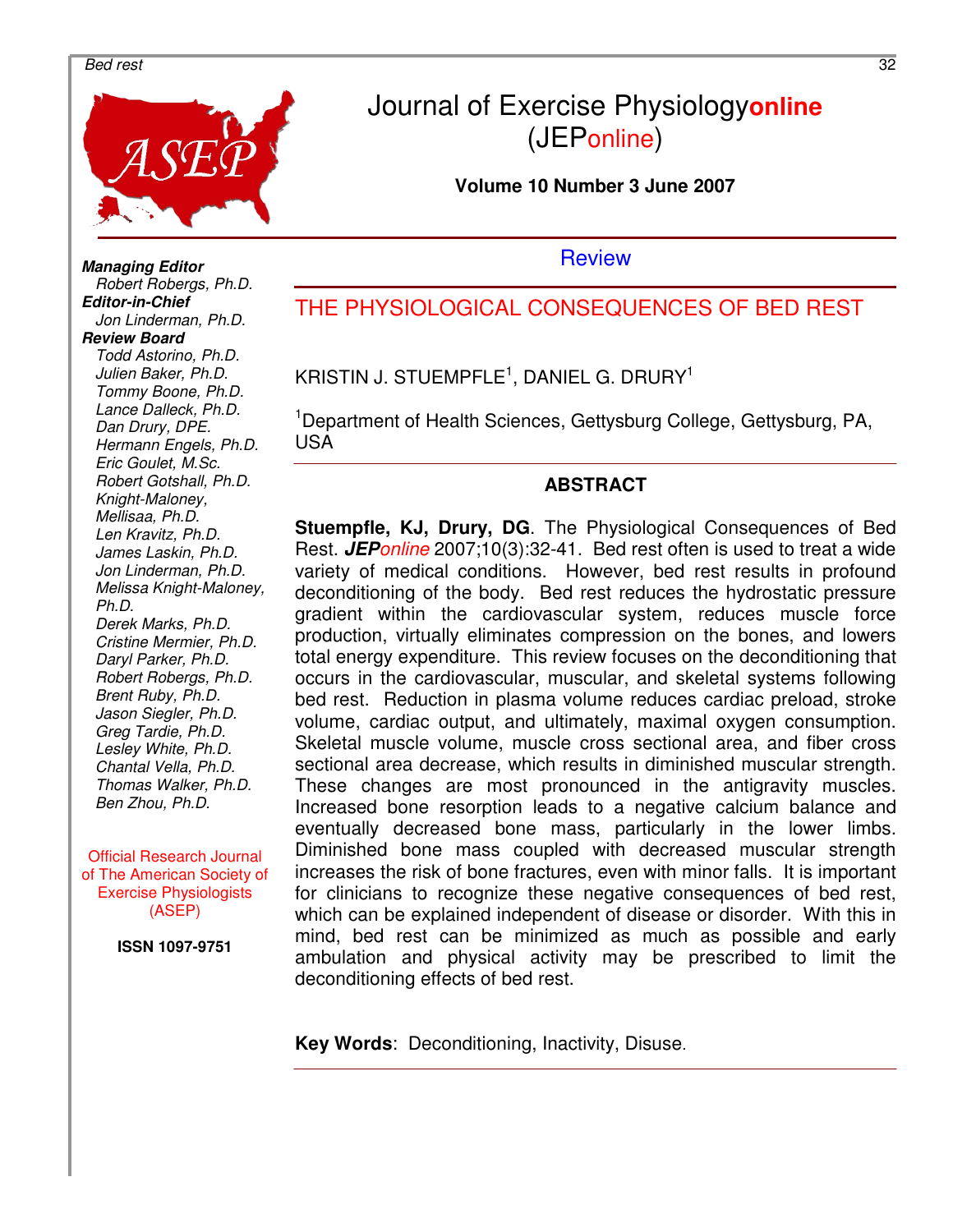## **TABLE OF CONTENTS**

#### **INTRODUCTION**

Bed rest is a long standing treatment for managing acute and chronic injury and illness. It may have started with Hippocrates, the father of medicine, who suggested that "In every movement of the body, whenever one begins to endure pain, it will be relieved by rest" (1). Bed rest was emphasized in the 19<sup>th</sup> century as the primary treatment for many disorders (2). However, in the 20<sup>th</sup> century, physicians and scientists became increasingly aware of the harmful effects of prolonged bed rest (3). Classic bed rest studies following World War II documented the deconditioning that occurs following bed rest (3). The beginning of manned space flight in the 1960's increased the number of bed rest studies, further revealing the detrimental physiological effects of inactivity (3). Allen et al. conducted an exhaustive search of the medical literature from 1966 to 1998, which provided additional evidence for the harm of bed rest for any medical condition (4). In 15 trials that investigated bed red rest as a primary treatment for a variety of conditions, no outcomes improved significantly and nine worsened significantly (including acute low back pain, labor, proteinuric hypertension during pregnancy, myocardial infarction, and acute infectious hepatitis) (4). In 24 trials that investigated bed rest after a medical procedure, no outcomes improved significantly, and eight worsened significantly (including lumbar puncture, spinal anesthesia, radiculography, and cardiac catheterization) (4).

Confinement to bed causes a reduced hydrostatic pressure gradient within the cardiovascular system, unloading of forces on skeletal muscles and bones, and reduced total energy expenditure. The resultant physiological adaptations negatively affect most organ systems of the body (3). This paper focuses on the effects of bed rest on the cardiovascular, muscular, and skeletal systems, the organ systems that exhibit the most pronounced deconditioning.

#### **EFFECTS OF BED REST ON THE CARDIOVASCULAR SYSTEM**

The cardiovascular system functions optimally while counteracting gravity in an upright position (5). A coordinated interaction between the cardiovascular and nervous systems ensures adequate blood perfusion to the brain and other organs. When the body assumes a horizontal position for an extended period of time during bed rest, deconditioning of the cardiovascular system occurs (5).

Maximal oxygen consumption ( $\dot{V}O_2$ max) commonly is used to assess cardiovascular function in both health and disease. Bed rest decreases  $\dot{V} O_2$ max, and the extent of the loss depends on the length of the bed rest, with VO<sub>2</sub>max decreasing approximately 0.9% per day over 30 days of bed rest (6). The decrease in  $\dot{V} O_2$ max during bed rest appears to be independent of gender and age (7-9). However, more fit individuals may experience a greater absolute decrease in  $\dot{V} O_2$ max compared to less fit individuals (7,8,10,11).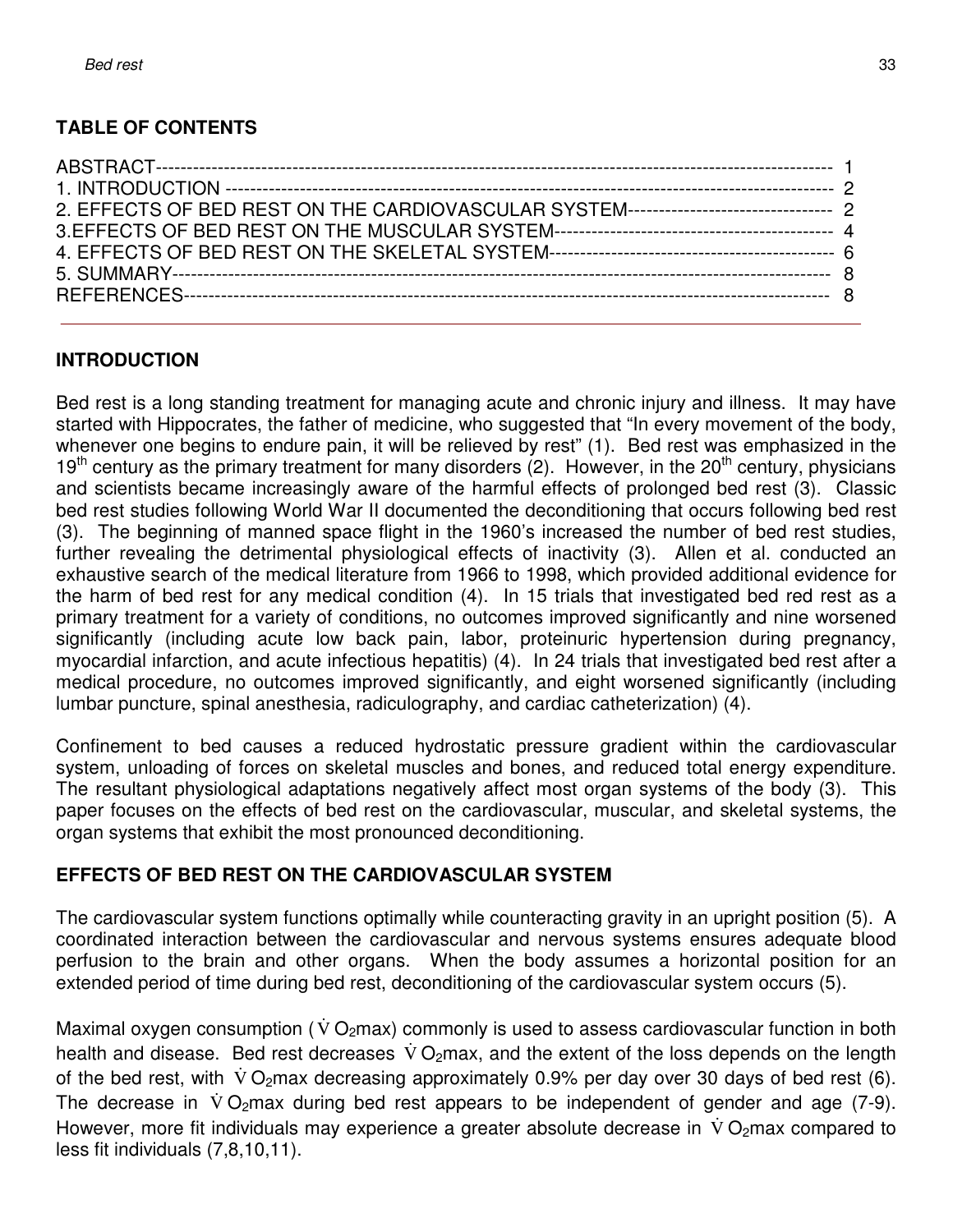The decrease in  $\dot{V} O_2$ max following bed rest can be attributed to both cardiac and peripheral effects, although cardiac effects predominate (Figure 1).



Figure 1. Cardiovascular mechanisms affecting V O<sub>2</sub>max following bed rest. (Abbreviations: NE, **norepinephrine; RBC, red blood cells). Figure modified from Convertino (6).**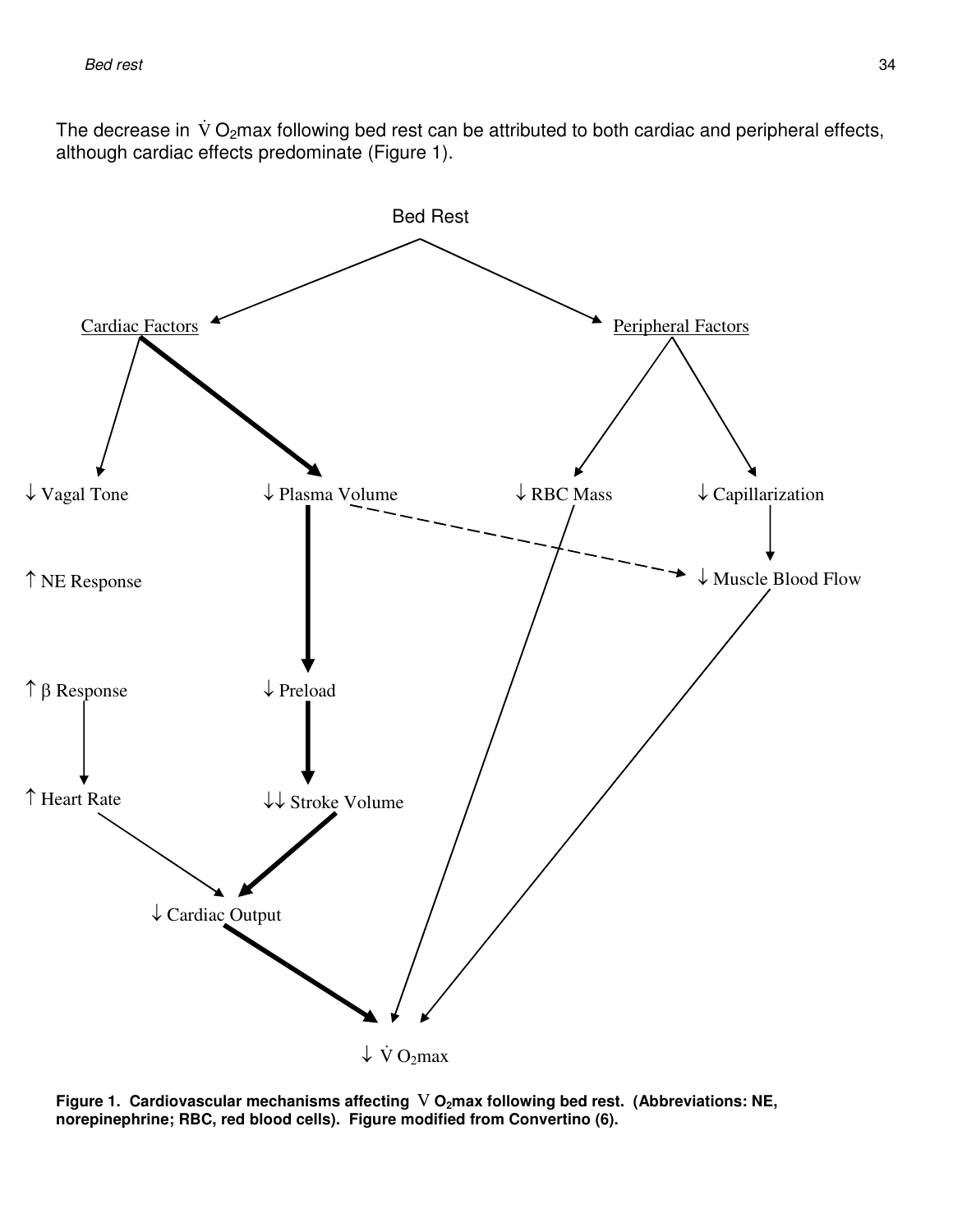A 26% decrease in  $\dot{V} O_2$ max in five men after 20 days of bed rest was accompanied by a similar 26% decline in cardiac output (11). Similarly, a 17% decrease in  $\dot{V}O_2$ max following 10 days of bed rest in 12 men resulted from a 23% reduction in cardiac output (6). A change in heart rate is not responsible for the decreased cardiac output following bed rest. In fact, both resting and maximum heart rate have been observed to increase following bed rest (6). The increase in resting heart rate may be due to a decrease in vagal tone (12), and the increase in maximum heart rate may be caused by an increased release of norepinephrine and an increased sensitivity of cardiac β adrenergic receptors (6). The primary cause of decreased cardiac output and  $\dot{V}O_2$  max following bed rest is a reduction in stroke volume (6). The reduction in stroke volume is not caused by a change in contractility. In fact, contractility and ejection fraction appear to increase following bed rest due to increased sensitivity of cardiac β adrenergic receptors (13). Instead, the primary mechanism for the reduction in stroke volume following bed rest is decreased preload due to a reduction in plasma volume (6). Rapid diuresis occurs within the initial 24-48 h of bed rest, resulting in a 10-20% reduction in plasma volume (14). Additionally, venous compliance increases by 20-25% with bed rest, which results in venous pooling in the lower extremities when an upright posture is resumed and a reduction in stroke volume (15,16).

Although decreased stroke volume and cardiac output are the primary causes of the diminished  $\dot{V}$  O<sub>2</sub>max following bed rest, peripheral factors may also contribute (Figure 1). Prolonged bed rest resulted in a 9% decrease in red blood cell mass, compromising the oxygen-carrying capacity of the blood, and perhaps contributing to the reduced  $\dot{V}O_2$ max (17). Furthermore, decreased capillarization and muscle blood flow following bed rest also may diminish  $\dot{V}O_2$ max (16).

In addition to reduced  $\dot{V}O_2$ max, bed rest results in additional complications with the cardiovascular system, including alterations in orthostatic tolerance, and increased frequency of venous thrombi. Orthostatic hypotension occurs following bed rest, and may be caused by a decrease in plasma volume (14,18,19). Venous thromboembolism can be a serious complication of bed rest (20). Patients with venous thrombi have a 50% chance of developing pulmonary emboli (21), and the mortality from untreated pulmonary embolism is 20-35% (22). Bed rest duration is directly related to the frequency of venous thrombosis (20).

## **EFFECTS OF BED REST ON THE MUSCULAR SYSTEM**

Like the cardiovascular system, the muscular system functions optimally when supporting the body in an upright position against gravity. The antigravity muscles of the neck, lower back, abdomen, buttocks, thighs, and calves are especially important to the maintenance of an upright posture (5). Bed rest results in the disuse of these muscles, which leads to deterioration in muscle structure and function (5).

The predominate response of skeletal muscle to decreased use during bed rest is atrophy. Atrophy progressively increases with the duration of bed rest (23), as reported by changes in muscle volume, muscle cross sectional area and fiber cross sectional area during and following bed rest (Figure 2).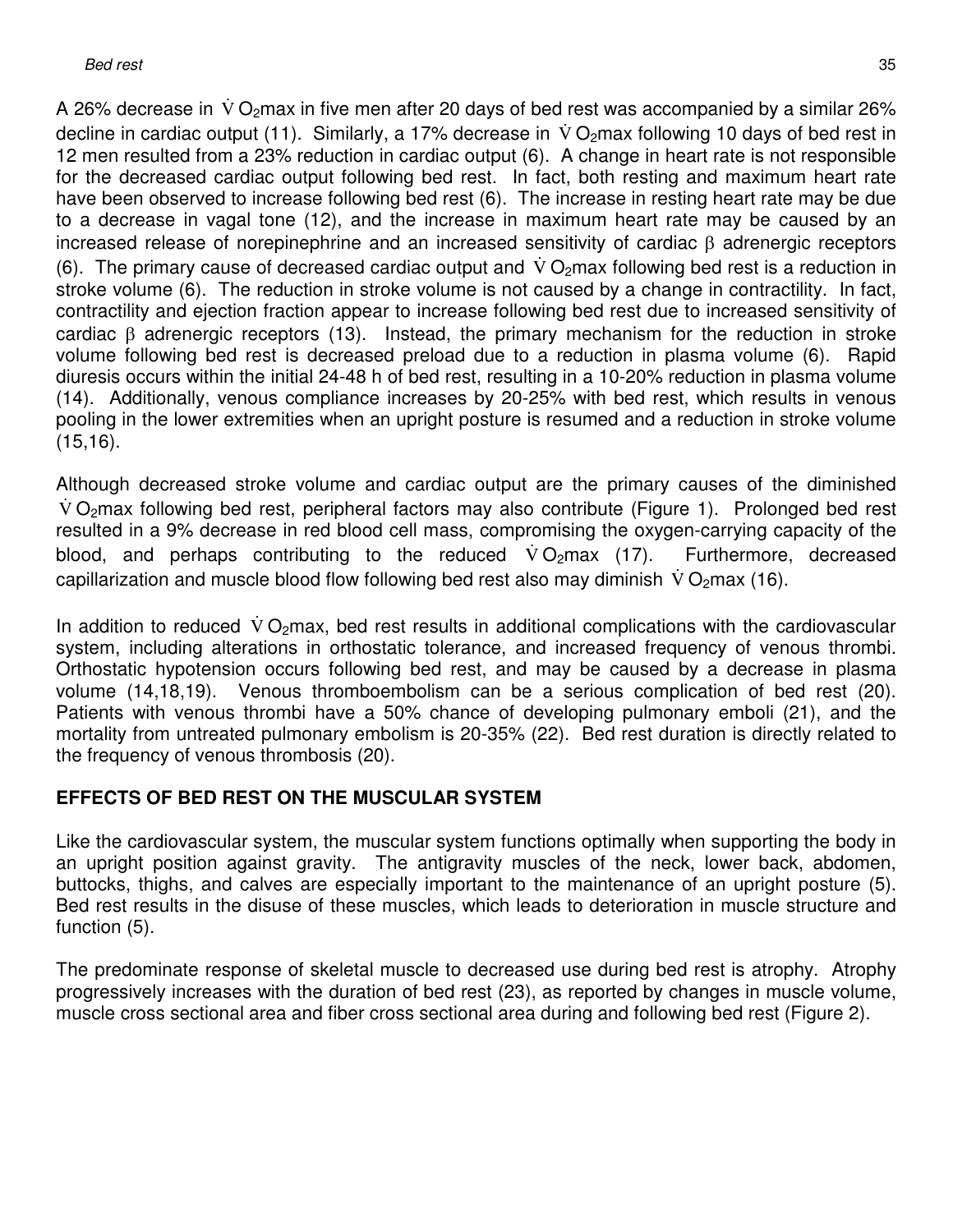

**Figure 2. Changes in measures of muscle mass following bed rest. (Abbreviations: CSA, cross-sectional area; PF, plantar flexors; DF, dorsi flexors; QH, quadriceps and hamstrings; LB, lower back; ST, slow twitch; SOL, soleus; FT, fast twitch; VL, vastus lateralis). 119 day data from LeBlanc (24), 35 day data from LeBlanc (25), 30 day muscle cross sectional area data from Convertino (16), and 30 day fiber cross sectional area from Hikida (26).**

Following 119 days of bed rest, muscle volume decreased in the ankle plantar flexors (-30%), ankle dorsi flexors (-21%), quadriceps and hamstrings (-16 to –18%), and intrinsic lower back muscles (- 9%) (24). Muscle cross sectional area of the ankle plantar flexors decreased by 12% after 35 days of horizontal bed rest (25). Similar atrophy occurred at the thigh (-8%) and calf (-5%) after 30 days of head-down tilt bed rest (16). Muscle biopsy data after 30 days of head-down tilt bed rest revealed an 8% decrease in slow twitch fiber cross sectional area, and a 15% decrease in fast twitch fiber cross sectional area (26). Negative nitrogen balance, indicative of an imbalance between protein synthesis and degradation of skeletal muscle, is an early marker for the muscle atrophy that occurs with bed rest (23). Urinary nitrogen excretion increases significantly by the fifth day of bed rest (23), and peaks during the second week of bed rest at 21-40% above baseline (27).

Besides atrophy, bed rest results in additional changes to skeletal muscle. Muscle biopsies of the vastus lateralis and soleus following 30 days of bed rest revealed a number of ultrastructural changes, including Z-line streaming, myofibril disorganization, cellular edema, and mitochondria in the extracellular space, suggesting damage to the sarcolemma (26). Deficits in oxygen delivery and utilization also occur following bed rest. Thirty days of bed rest resulted in a 38% decrease in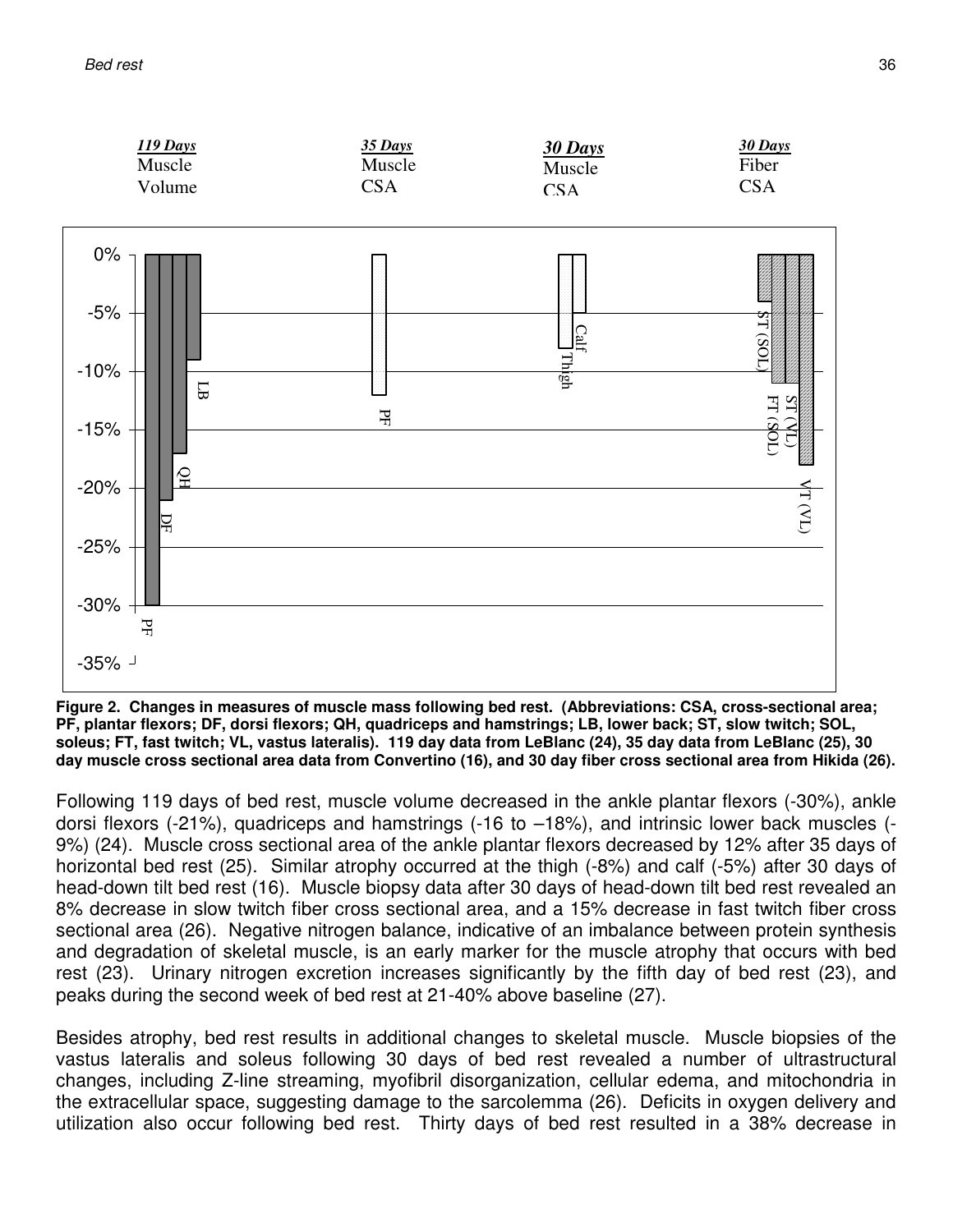maximum blood flow to the calf (16) and diminished activity of skeletal muscle oxidative enzymes in both the vastus lateralis and soleus (26).

As would be expected, the decrease in muscle mass following bed rest is accompanied by a decrease in muscle strength (Table 1).

| Table 1. Change in maximal muscle strength following bed rest. |                                                                                                   |                                    |              |  |  |
|----------------------------------------------------------------|---------------------------------------------------------------------------------------------------|------------------------------------|--------------|--|--|
| Number of Days                                                 | <b>Muscle Group</b>                                                                               | % Change                           | Reference    |  |  |
| 30                                                             | Knee flexors<br>Knee extensors                                                                    | -6<br>$-19$                        | Dudley (28)  |  |  |
| 35                                                             | <b>Plantar flexors</b>                                                                            | $-26$                              | LeBlanc (25) |  |  |
| 35                                                             | <b>Plantar flexors</b><br>Dorsi flexors<br>Knee flexors<br>Knee extensors<br><b>Elbow flexors</b> | $-25$<br>-8<br>$-8$<br>$-19$<br>-7 | Gogia (29)   |  |  |

The greatest decreases in strength are in the antigravity muscles (28,29). Maximal strength of the knee flexors (-6%) and knee extensors (-19%) decreased following 30 days of bed rest (28). Thirtyfive days of bed rest caused decrements in maximal strength of the ankle plantar flexors (-25%), ankle dorsi flexors (-8%), knee flexors (-8%), knee extensors (-19%), and elbow flexors (-7%) (29). Similarly, maximal strength decreases of 26% were observed in the ankle plantar flexors after 35 days of bed rest. (25).

Some of the decrement in muscle strength following bed rest may be the result of a reduction in muscle electrical efficiency (23). After seven days of space flight, there is an increased ratio of EMG activity to unit force production in the ankle extensors, suggesting an increase in the amount of neural activity required to elicit the same muscular force output following disuse. This altered electrical efficiency may be caused by changes in motor unit recruitment (23).

The effects of decreased muscle strength and neuromuscular changes on posture, balance, and gait may be a significant concern. In the first few days after returning from space, astronauts exhibit increased postural sway, gait changes, and impaired kinesthetic sense (30,31). These factors also contribute to an increased risk of falls in the elderly (23).

## **EFFECTS OF BED REST ON THE SKELETAL SYSTEM**

Similar to the cardiovascular and muscular systems, the skeletal system also functions optimally when exposed to gravity. Bone integrity is maintained by the mechanical loads imposed by weight bearing in an upright position and the contraction of skeletal muscle. Maintaining normal bone mass requires a balance between the formation of new bone by osteoblasts and the resorption of old bone by osteoclasts. Normally, the rates of these two events are equal, and bone mass remains constant. However, the removal of normal weight bearing activity during bed rest disrupts this balance, and resorption is favored, resulting initially in an alteration in calcium balance, and later in bone loss (5).

Increased resorption transiently increases serum calcium, resulting in increased urinary excretion of calcium. Hypercalciuria is routinely observed in the first week of bed rest , and urine calcium peaks at 60% above normal values between the fifth and seventh weeks of bed rest (23). Fecal calcium also increases during the first week of bed rest, contributing to the negative calcium balance (23). Fecal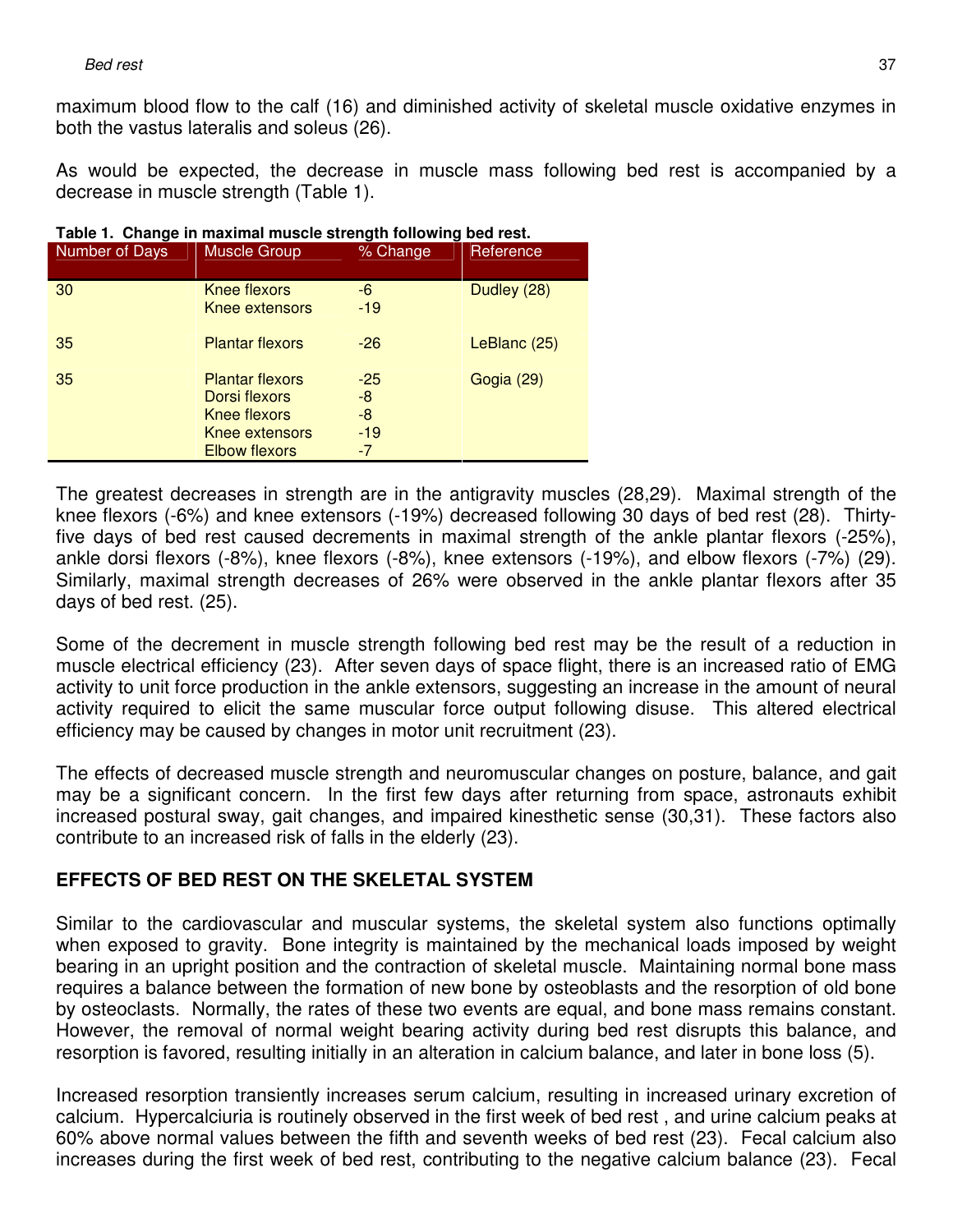calcium increases due to a reduction in intestinal calcium absorption (23). Calcium absorption decreases from 31% to 24% of dietary intake over 17 weeks of bed rest (32).

Loss of bone calcium during bed rest is the result of increased bone resorption by osteoclasts and not endocrine changes. Parathyroid hormone (PTH) promotes the release of calcium from bone, and stimulates the kidneys to release the active form of Vitamin D, 1,25-dihydroxyvitamin D, which increases intestinal calcium absorption (33). PTH decreases (34-36) or does not change (32) during bed rest, and 1,25-dihydroxyvitamin D decreases (32,34-36).

The negative calcium balance caused by bed rest eventually results in decreased bone mass (Figure 3).



**Figure 3. Change in bone density at various sites observed following bed rest. Five week data from LeBlanc (37), 12 week data from Zerwekh (34), and 17 weeks from LeBlanc (38).** 

The bones of the lower limbs are the most susceptible to decreased bone mass (23). Bone mass in the vertebral column decreased 0.9% following five weeks of bed rest (37). Greater trochanter bone mass decreased 4% and spine bone mass decreased 3% after 12 weeks of bed rest (34). Seventeen weeks of bed rest resulted in significant losses in bone mass of the calcaneus (-10%), greater trochanter (-5%), femoral neck (-4%), lumbar spine (-4%), and tibia (-2%), whereas no significant change occurred in the radius or ulna (38).

Changes in biochemical markers of bone resorption and formation can be used to monitor changes in the skeleton following bed rest. Bone resorption markers such as pyridinoline, deoxypyridinoline, and N-telopeptide increased following bed rest (32,34,39,40). In contrast, no change in bone formation markers (alkaline phosphatase, serum osteocalcin, Type I procollagen propeptide) occurred after bed rest (34,40).

Histomorphometric analysis of bone from biopsy samples is the only direct way to determine whether changes in bone mass following bed rest result from increased resorption of old bone or decreased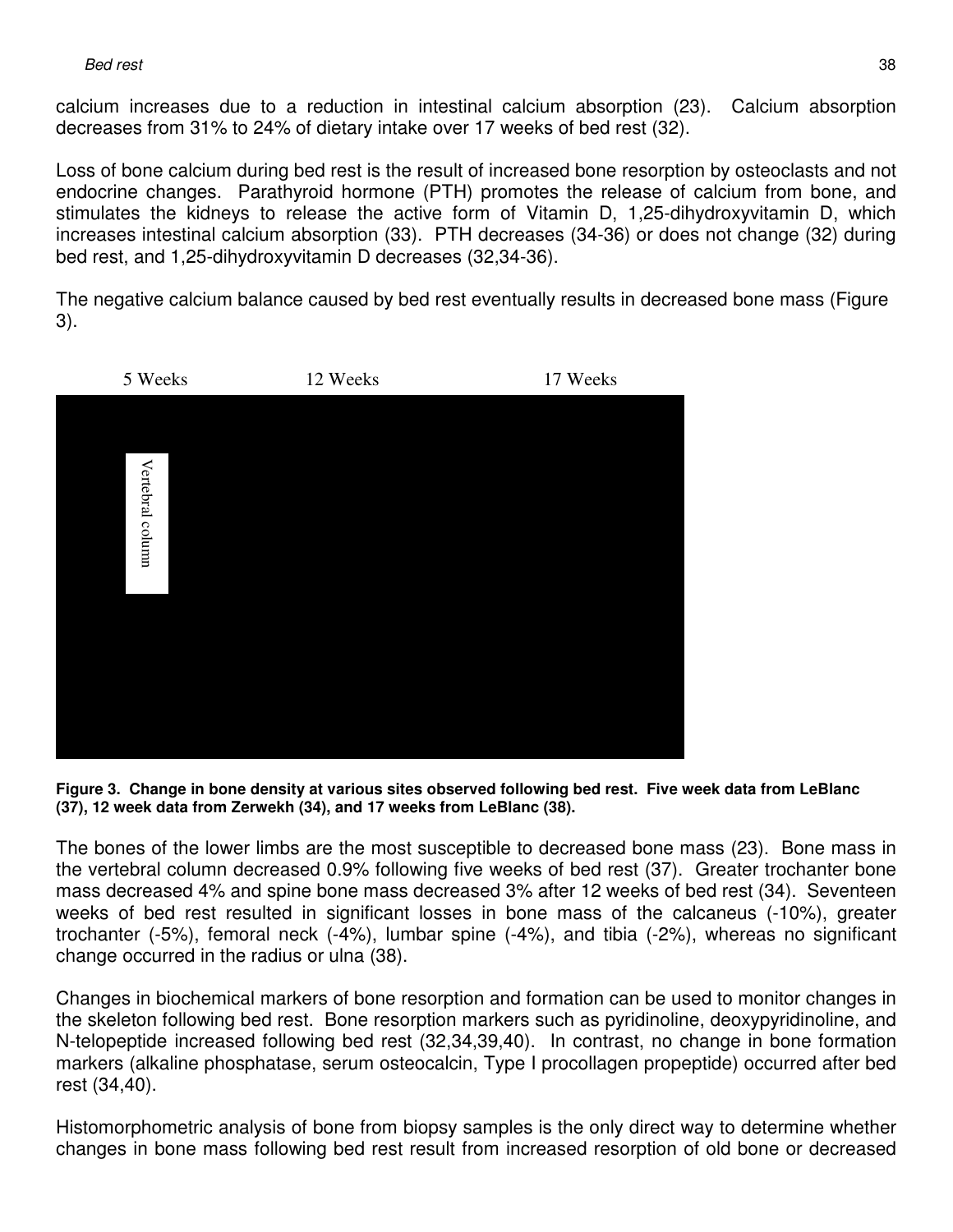formation of new bone. Iliac crest biopsies after 120 days of bed rest revealed a significant increase in bone resorption surface, indicating increased activity of osteoclasts (41). In contrast, no significant change in formation of nonmineralized bone matrix occurred, although subsequent mineralization of the newly formed bone matrix appeared to be impaired (41).

Change in bone mass may not have an immediate impact on an individual's functional capacity following bed rest, as do changes in the cardiovascular and muscular systems. However, the individual does have an increased risk of bone fracture (23). Each bony site appears to have a specific bone mass that constitutes a "fracture threshold". When bone mass falls below this threshold, the bone is very susceptible to fracture, even with minimal trauma (42). Decreases in bone mass following bed rest, coupled with decreases in muscle strength and possible changes in balance and gait (43), significantly increase the risk of bone fractures with even minor falls (23).

## **SUMMARY**

From the available research, it is clear that prolonged bed rest has adverse physiological effects on the cardiovascular, muscular, and skeletal systems. This bed rest deconditioning can be explained independent of disease or disorder. Many of the negative effects begin within days of confinement, but their consequences can last much longer. It is important for clinicians to recognize these deleterious effects, and to limit bed rest as much as possible. Furthermore, it is important to realize that early ambulation and physical activity may help to limit the deconditioning effects of bed rest.

## **REFERENCES**

1. Hippocrates. **The genuine works of Hippocrates**. London: The Sydenham Society, 1849.

2. Hilton J. **On the influence of mechanical and physiological rest in the treatment of accidents and surgical diseases and the diagnostic value of pain**. London: Bell and Daldy, 1863.

3. Convertino VA. An overview of the issues: physiological effects of bed rest and restricted physical activity. **Med. Sci. Sports Exerc.** 1997;29:187-190.

4. Allen C, Glasziou P and Del Mar C. Bed rest: a potentially harmful treatment needing more careful evaluation. **Lancet** 1999;354:1229-1233.

5. Krasnoff J and Painter P. The physiological consequences of bed rest and inactivity. **Advances in Renal Replacement Therapy** 1999;6:124-132.

6. Convertino VA. Cardiovascular consequences of bed rest: effect on maximal oxygen uptake. **Med. Sci. Sports Exerc.** 1997;29:191-196.

7. Convertino VA. Exercise responses after inactivity. In: H. Sandler and J. Vernikos. **Inactivity: physiological effects**. Orlando: Academic Press, Inc, 1986:149-191.

8. Convertino V, Goldwater D and Sandler H. Bedrest-induced peak VO2 reduction associated with age, gender, and aerobic capacity. **Aviat Space Environ Med** 1986;57:17-22.

9. Convertino V, Stremel R, Bernauer E and Greenleaf J. Cardiorespiratory responses to exercise after bed rest in men and women. **Acta Astronautica** 1977;4:895-905.

10. Convertino V, Karst G, Kinzer S, Williams D and Goldwater D. Exercise capacity following simulated weightlessness in trained and nontrained subjects (abstract). **Aviat Space Environ Med** 1985;56:489.

11. Saltin B, Blomqvist G, Mitchell J, Johnson R, Wildenthal K and Chapman C. Response to exercise after bed rest and after training. **Circulation** 1968;38:1-78.

12. Crandall C, Engelke K, Pawelczyk J, Raven P and Convertino V. Power spectral and time based analysis of heart rate variability following 15 days simulated microgravity in humans. **Aviat Space Environ Med** 1994;65:1105-1109.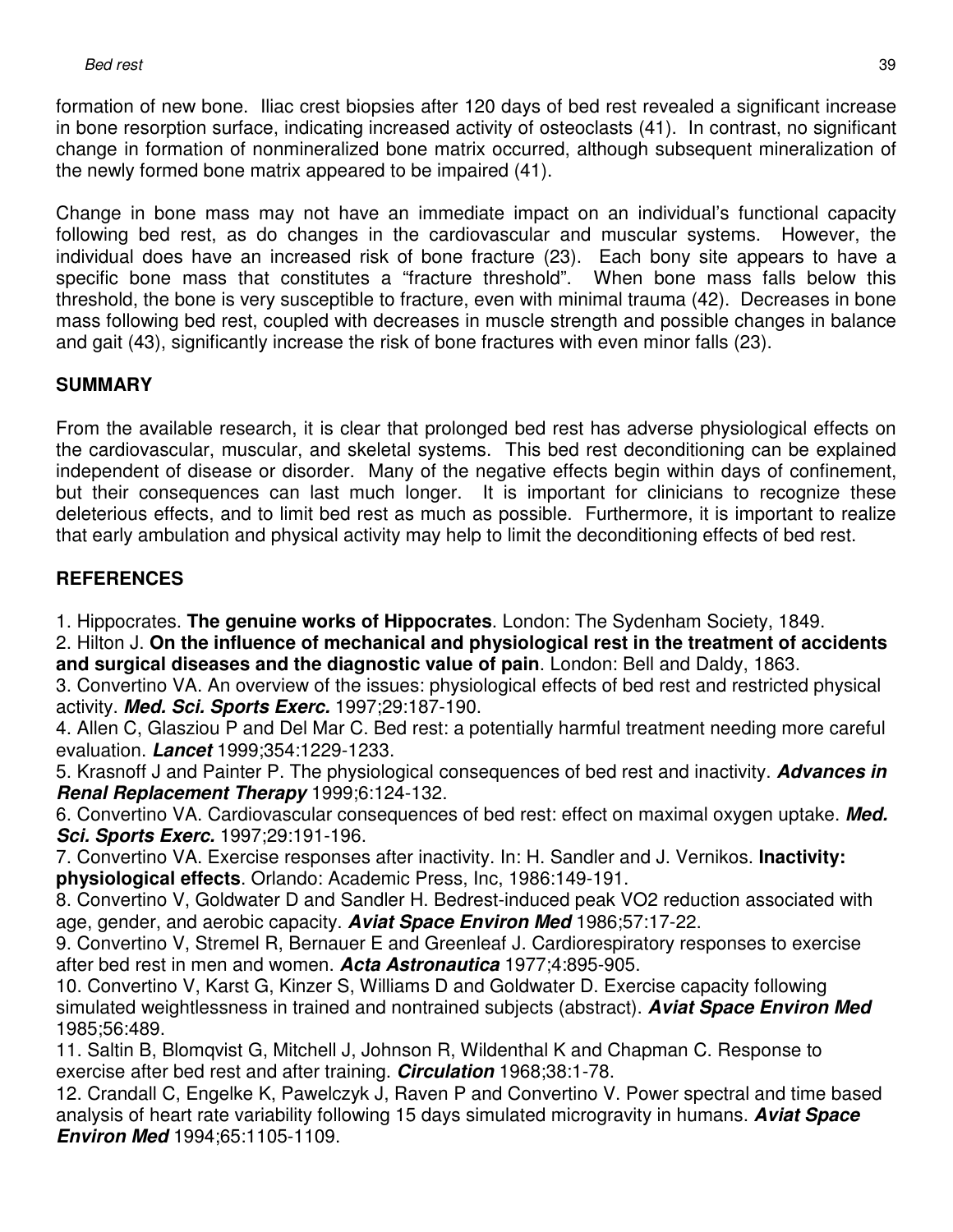13. Hung J, Goldwater D, Convertino V, McKillop J, Goris M and DeBusk R. Mechanisms for decreased exercise capacity after bed rest in normal middle-aged men. **Am J Cardiol** 1983;51:344- 348.

14. Convertino VA. Clinical aspects of the control of plasma volume at microgravity and during return to one gravity. **Med. Sci. Sports Exerc.** 1996;28:S45-S52.

15. Convertino V, Doerr D and Stein S. Changes in size and compliance of the calf after 30 days of simulated microgravity. **J. Appl. Physiol.** 1989;66:1509-1512.

16. Convertino V, Doerr D, Mathes K, Stein S and Buchanan P. Changes in volume, muscle compartment, and compliance of the lower extremities in man following 30 days of exposure to simulated microgravity. **Aviat Space Environ Med** 1989;60:653-658.

17. Convertino V, Goldwater D and Sandler H. VO2 kinetics of constant-load exercise following bedrest-induced deconditioning. **J. Appl. Physiol.** 1984;57:1545-1550.

18. Greenleaf J and Kozlowski S. Physiological consequences of reduced physical activity during bed rest. **Exerc. Sports Sci. Rev.** 1982;10:84-119.

19. Sandler H. Cardiovascular effects of inactivity. In: H. Sandler and J. Vernikos. **Inactivity: physiological effects**. Orlando: Academic Press, Inc, 1986:11-47.

20. Dittmer D and Teasell R. Complications of immobilization and bed rest. **Can Fam Physician** 1993;39:1428-1437.

21. Hirsh J. Natural history and clinical features of venous thrombosis. In: R. Colman, J. Hirsh, V. Marder and E. Salzman. **Hemostasis and thrombosis: basic principles and clinical practice**. Philadelphia: JB Lippincott, 1982:831-843.

22. Tibbutt D and Chesterman C. Pulmonary embolism: current therapeutic concepts. **Drugs** 1976;11:161-192.

23. Bloomfield S. Changes in musculoskeletal structure and function with prolonged bed rest. **Med. Sci. Sports Exerc.** 1997;29:197-206.

24. Leblanc A, Schneider V, Evans H, Pientok C, Rowe R and Spector E. Regional changes in muscle mass following 17 weeks of bed rest. **J. Appl. Physiol.** 1992;73:2172-2178.

25. Leblanc A, Gogia P, Schneider V, Krebs J, Schonfeld E and Evans H. Calf muscle area and strength changes after 5 weeks of horizontal bed rest. **Am J Sports Med** 1988;16:624-629. 26. Hikida R, Gollnick P, Dudley G, Convertino V and Buchanan P. Structural and metabolic characteristics of human skeletal muscle following 30 days of simulated microgravity. **Aviat Space Environ Med** 1989;60:664-670.

27. Deitrick J, Whedon G and Shorr E. Effects of immobilization upon various metabolic and physiologic functions of normal men. **Am J Med** 1948;4:3-36.

28. Dudley G, Duvoisin M, Convertino V and Buchanan P. Alterations of the in vivo torque-velocity relationship of human skeletal muscle following 30 days exposure to simulated microgravity. **Aviat Space Environ Med** 1989;60:659-663.

29. Gogia P, Schneider V, Leblanc A, Krebs J, Kasson C and Pientok C. Bed rest effect on extremity muscle torque in healthy men. **Arch Phys Med Rehabil** 1988;69:1030-1032.

30. Purakhin Y, Kakurin L, Georgiyevskiy V, Petukhov B and Mikhaylov V. Regulation of vertical posture after flight on the "Soyuz-6"-"Soyuz-8" ships and 120 day hypokinesia. **Kosmicheskaya Biologiya i Meditsina** 1972;6:74-82.

31. Chekirda I, Bogdashevskiy R, Yeremin A and Kolosov I. Coordination structure of walking of Soyuz-9 crew members before and after flight. **Kosmicheskaya Biologiya i Meditsina** 1970;5:71- 77.

32. Leblanc A, Schneider V, Spector E, Evans H, Rowe R, Lane H, Demers L and Lipton A. Calcium absorption, endogenous excretion, and endocrine changes during and after long-term bed rest. **Bone** 1995;16:301S-304S.

33. Giangregorio L and Blimkie C. Skeletal adaptations to alterations in weight-bearing activity: a comparison of models of disuse osteoporosis. **Sports Med.** 2002;32:459-476.